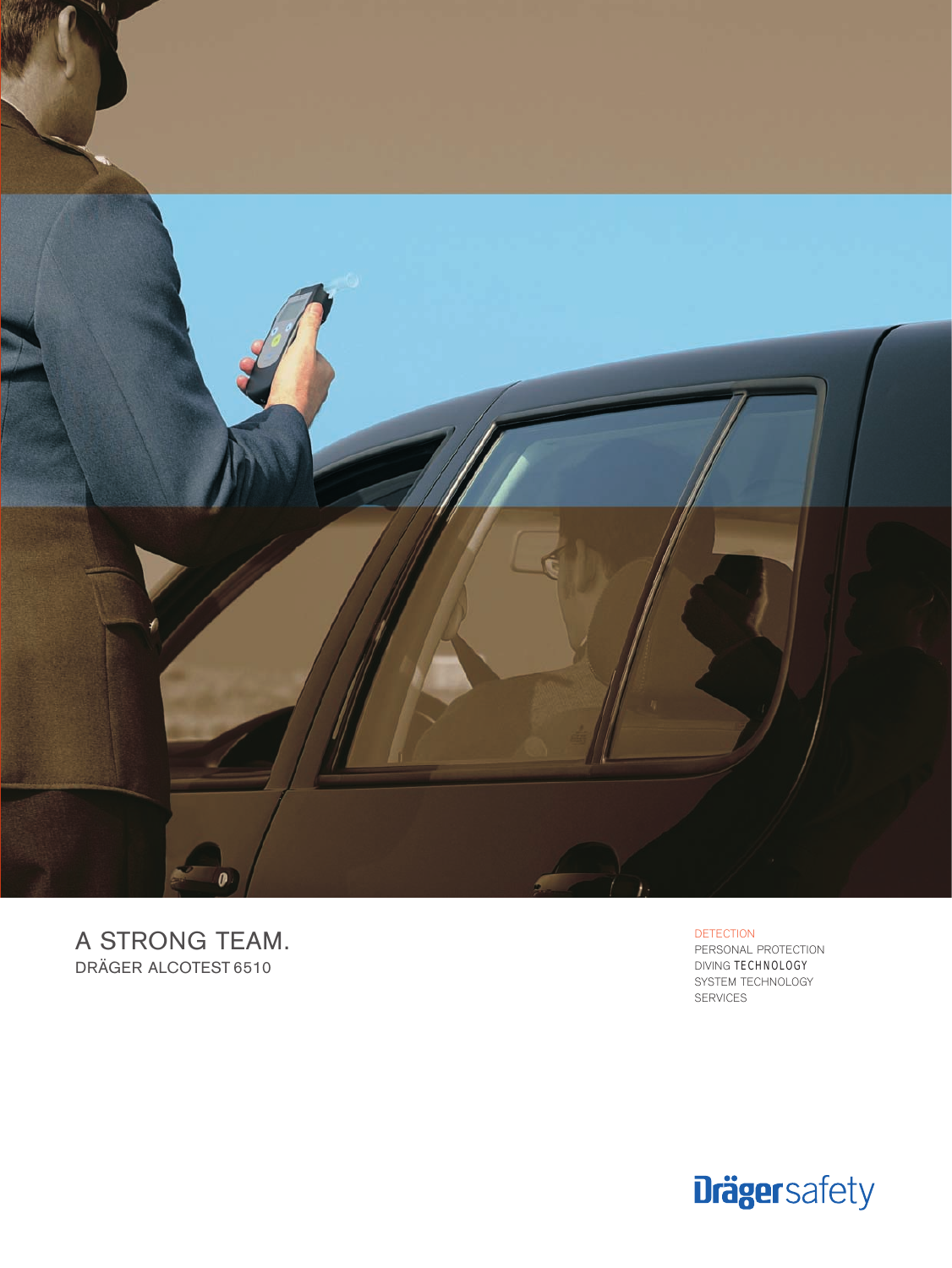# Do not give risks the slightest chance.

ALCOHOL, FOR MANY PEOPLE A FAVORITE MEANS OF ESCAPING STRESS – FOR POLICE THE CAUSE OF COUNTLESS STRESS SITUATIONS. SITUATIONS WHERE THEY HAVE TO RELY ON THEIR EXPERIENCE. AND ON THE DRÄGER ALCOTEST 6510.

Although the number of accidents caused by drunk driving is decreasing from year to year, drivers under the influence of alcohol remain one of the greatest risks in road traffic. The precise, quick and conclusive proof of alcohol is often the only and last possibility of eliminating risks, preventing danger and guaranteeing the greatest possible degree of safety of our roads.

At the same time, breath-alcohol measurements on individuals are almost always performed under stressful conditions. Law enforcement officers performing the test must be prepared for unpredictable, insecure and sometimes aggressive subjects. At the same time, they are under time pressure, because the traffic has come to a standstill, or too many drivers are passing the road check without being tested.

In situations such as this, a strong personality and an exceptional instrument is a must. Equipment which is easy to use with short reaction times. Equipment which delivers one hundred percent reliable data and at the same time offers the user the highest degree of safety. Equipment such as the newly developed Dräger Alcotest® 6510, which is based on decades of experience and the most modern technology.

#### Potential problems when using alcohol measurement equipment

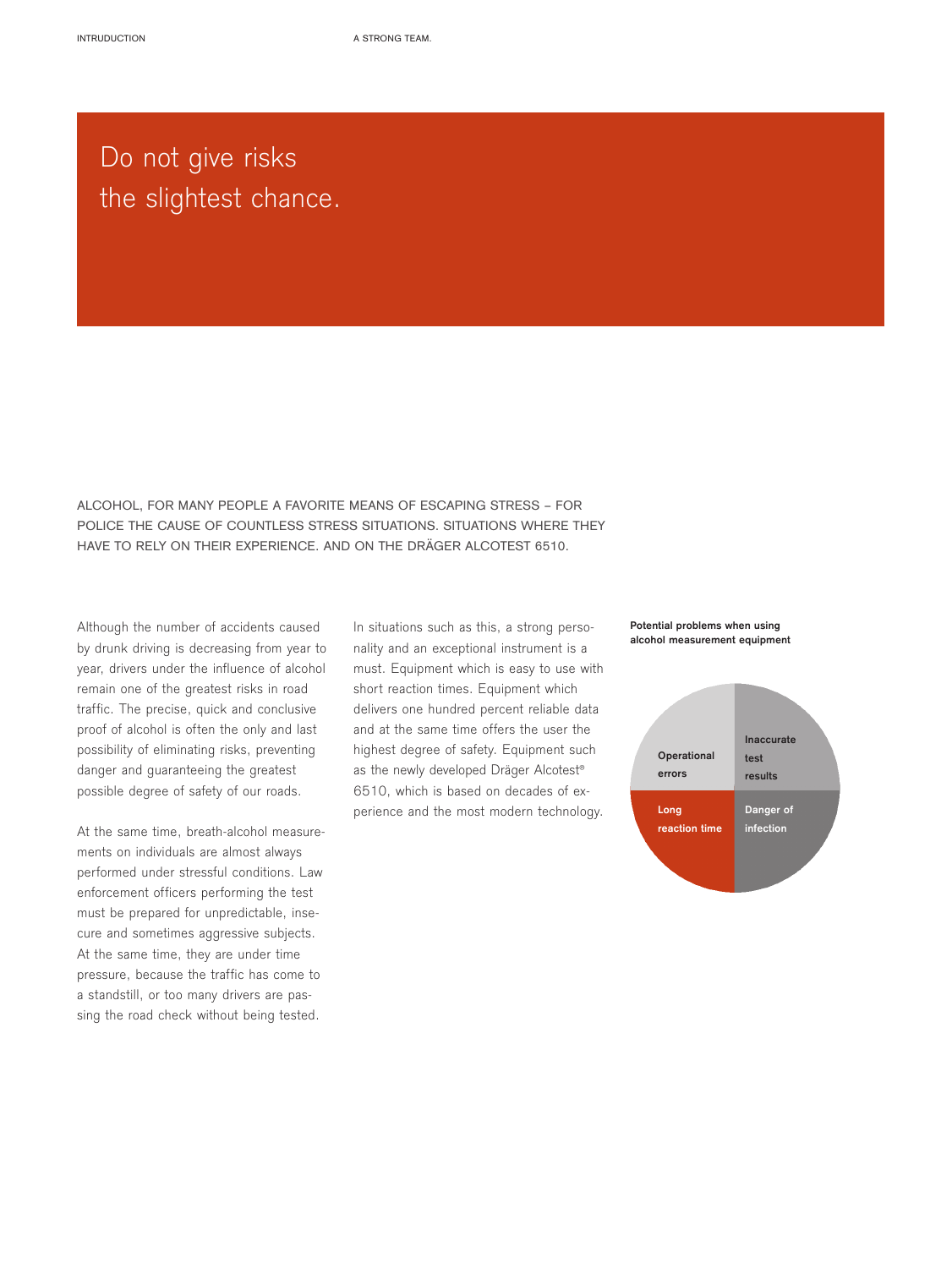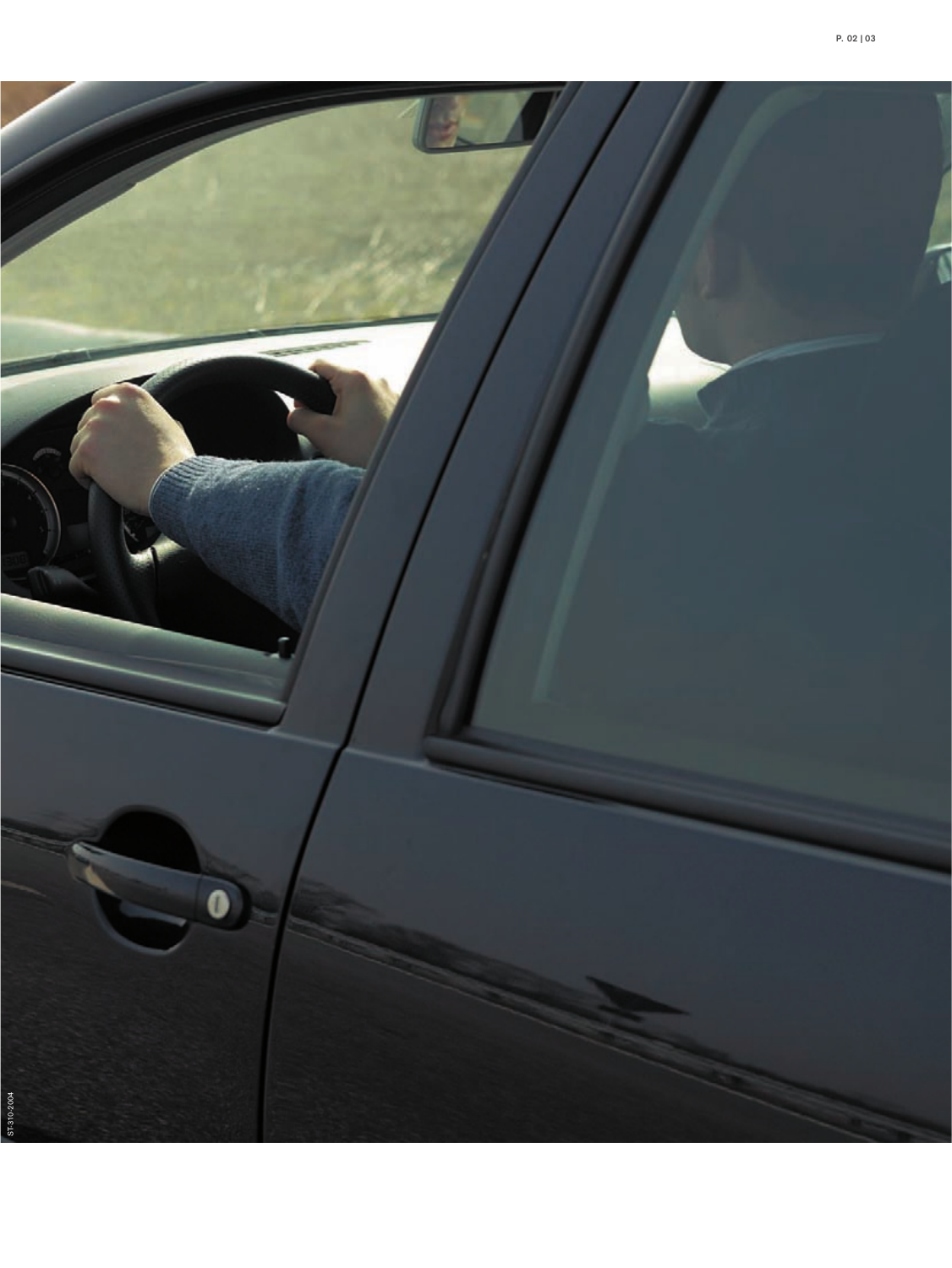The consequent advancement of the Dräger Alcotest 7410 – the Dräger Alcotest 6510.

PREFERRED BY USERS – FEARED BY DRUNK DRIVERS. FOR OVER 50 YEARS PEOPLE HAVE BEEN RELYING IN THEIR DAILY WORK ON BREATH ALCOHOL MEASUREMENT EQUIPMENT BY DRÄGER.



The Classic.

For over 10 years the Alcotest 7410 product family has belonged to the most successful hand-held

For the development of a new breath-alcohol measuring device, the experience derived from five generations of measuring equipment as well as the latest technological expertise were definite prerequisites. However, the Dräger Alcotest 6510 was only able to set new standards following the close exchange of information with users around the globe.

As to say, the Dräger Alcotest 6510 is a device made by users for users. Only by the users we can gain invaluable knowledge about requirements, essentials and needs of various departments and applicable laws. It is only by this feedback, that we have obtained precise and detailed information about the size and ergonomics of holding the device in various test situations. We have learned how to improve the interaction with tested persons so it becomes completely safe and hygienic. As well as the requirements to legibility of the display and intuitive handling, combined with fast reaction times.

Our development team took all the feedback, experience and knowledge to create a unique trend-setting device. Or, to be more precise, the Dräger Alcotest 6510.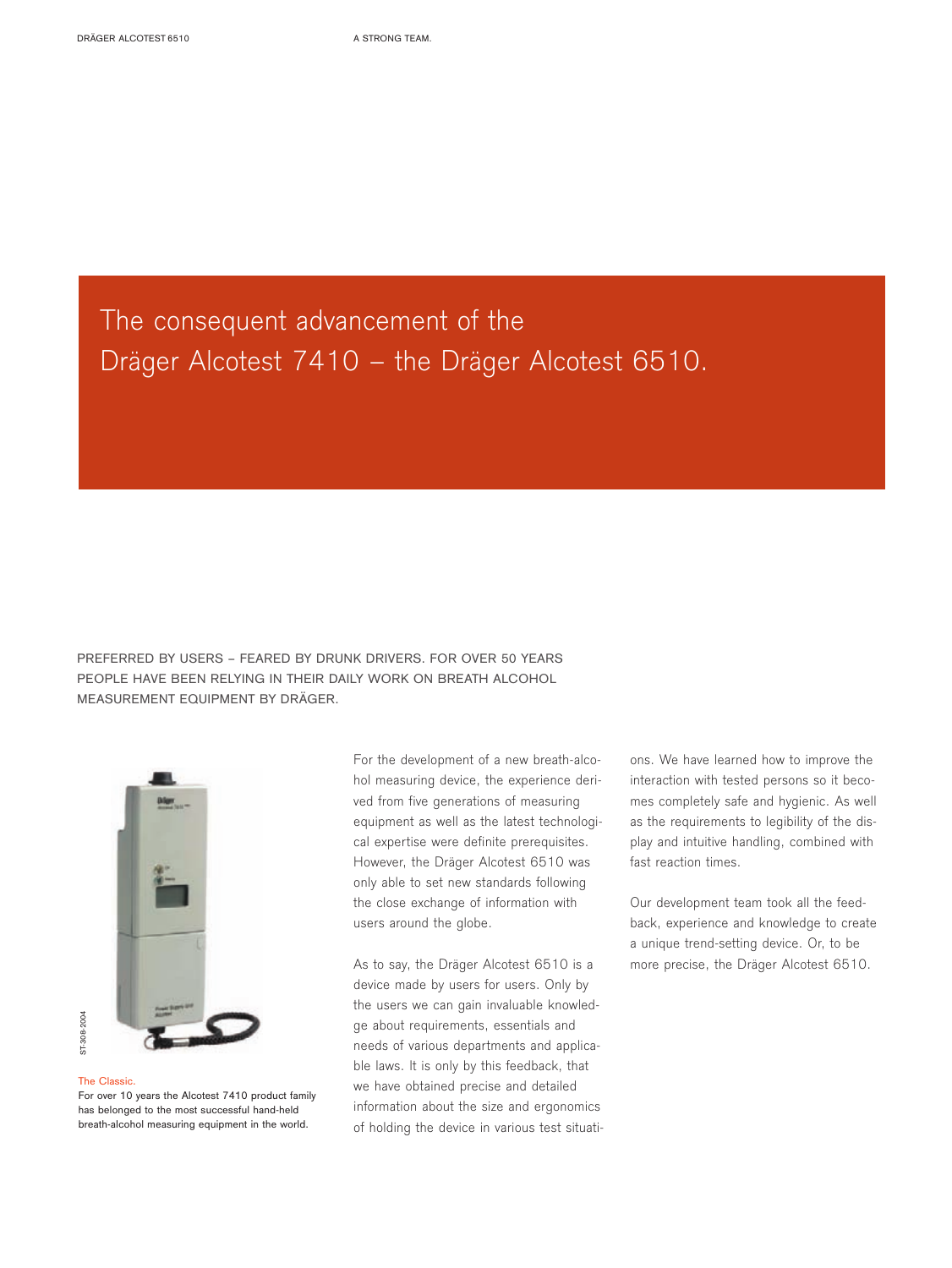# Dräger Alcotest 6510. Better than just new.

### The new one.

With contemporary design, the most modern technology and numerous innovations, the Dräger Alcotest 6510 is ready for the changing of the guard.

ST-177-2004

ST-177-2004



### TECHNICAL INNOVATIONS

| Analytical principle  | Electrochemical DrägerSensor in 1/4" technology for alcohol analysis                                   |
|-----------------------|--------------------------------------------------------------------------------------------------------|
| Measurement precision | Standard deviation $\pm$ 0.008 mg/L or $\pm$ 1.7 % of the measurement value. The higher value applies. |
|                       | Drift: typically $< 0.6$ % of the measurement value/month                                              |
| READY Time            | approx. 6 s                                                                                            |
| Recovery time         | approx. 6 s, at 0 mg/L, depending on ambient temperature                                               |
| Quick menu            | The most important information is available at the touch of a single key                               |
| Human interface       | All measuring functions can be carried out with one key. Navigation in the menu via 2 menu buttons     |
| Size                  | approx. 140 mm x 70 mm x 30 mm / 5.5" x 2.8" x 1.2"                                                    |
| Weight                | approx. 195 g / 0.5 lbs. incl. batteries                                                               |
|                       |                                                                                                        |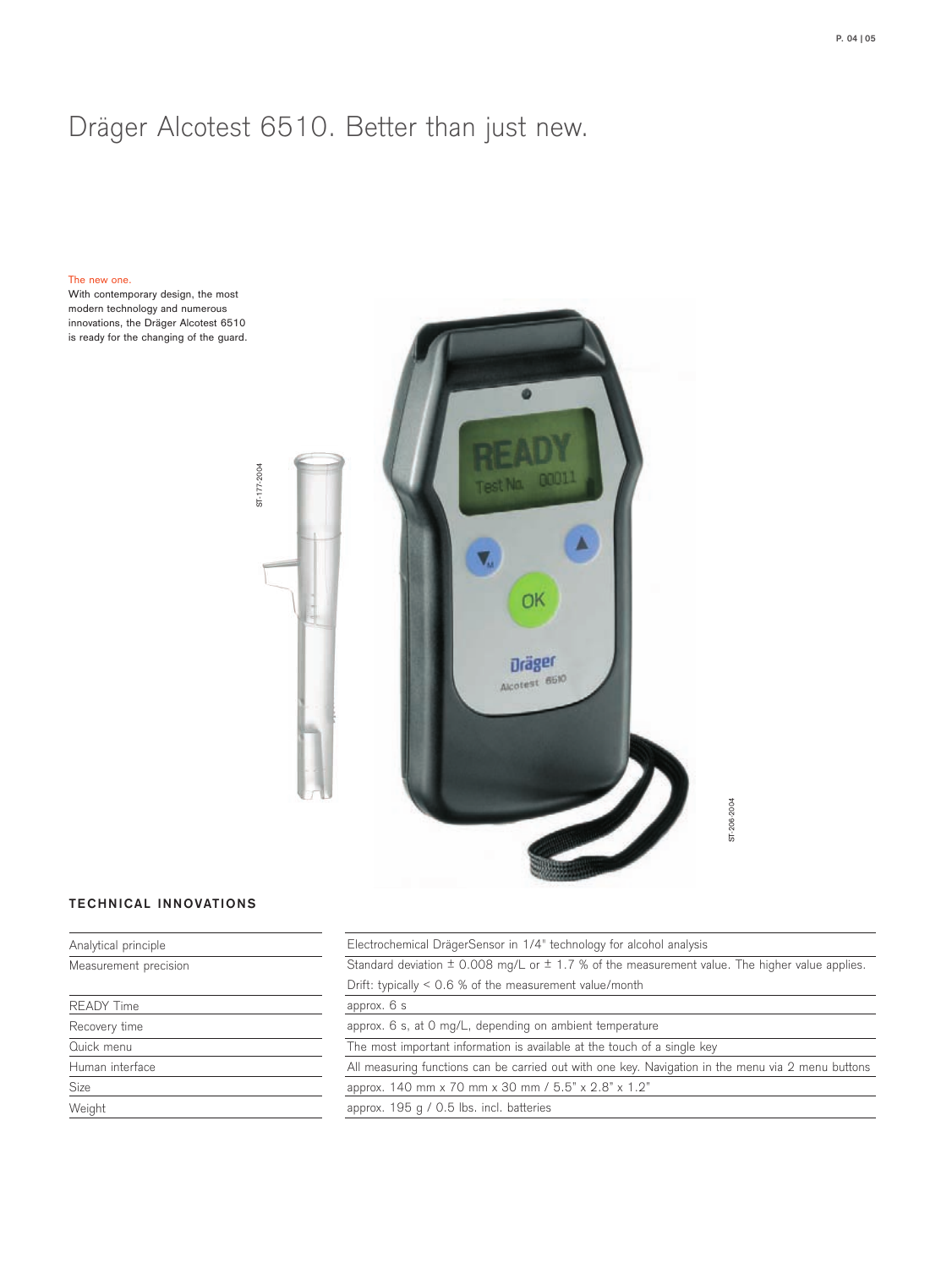# Dräger Alcotest 6510. Impressive design. Trustworthy technology.

### "Slide'n'click" mouthpiece for fast and safe adaptation, even under unfavorable conditions **Display** Housing Fast, clear feedback to the user by A practical design, made from shockmeans of plain-text, back-lit display and proof materials for simple, intuitive + No. audible signal. operation and reduced danger of infection. OK **Dräger** Alcotest 6510 Menu buttons Quick access to the last 10 test results and simple configuration of the equipment by means of scrolling. The contract of the contract of the contract of the contract of the contract of the contract of the contract of the contract of the contract of the contract of the contract of the contract All measurements are performed by pressing one single button. **Mariana** 3T-207-2004 ST-207-2004

### BASIC EQUIPMENT AND ACCESSORIES

| Dräger Alcotest 6510       | Carrying case with measuring instrument, 3 mouthpieces, hand strap, 2 batteries, brief instructions,    |
|----------------------------|---------------------------------------------------------------------------------------------------------|
|                            | full instructions for use                                                                               |
| Mouthpiece (slide'n'click) | With saliva trap, each individually packed                                                              |
| Leather pouch              | For carrying the Dräger Alcotest 6510 attached to the belt, rotatable, i.e. adapts to the respective    |
|                            | body position (standing, sitting); removable by means of rapid-action release (belt pouch remains       |
|                            | attached to the belt)                                                                                   |
| Calibration set            | Set for performing regular calibration (adjusting) of the equipment. With this set, the Dräger Alcotest |
|                            | 6510 can be connected with the respective calibration equipment (wet bath calibration                   |
|                            | or dry gas calibration). Consists of $1 \times$ mouthpiece coupling, $1 \times$ calibration mouthpiece, |
|                            | $0.5 \text{ m}$ / $20"$ tube                                                                            |
|                            |                                                                                                         |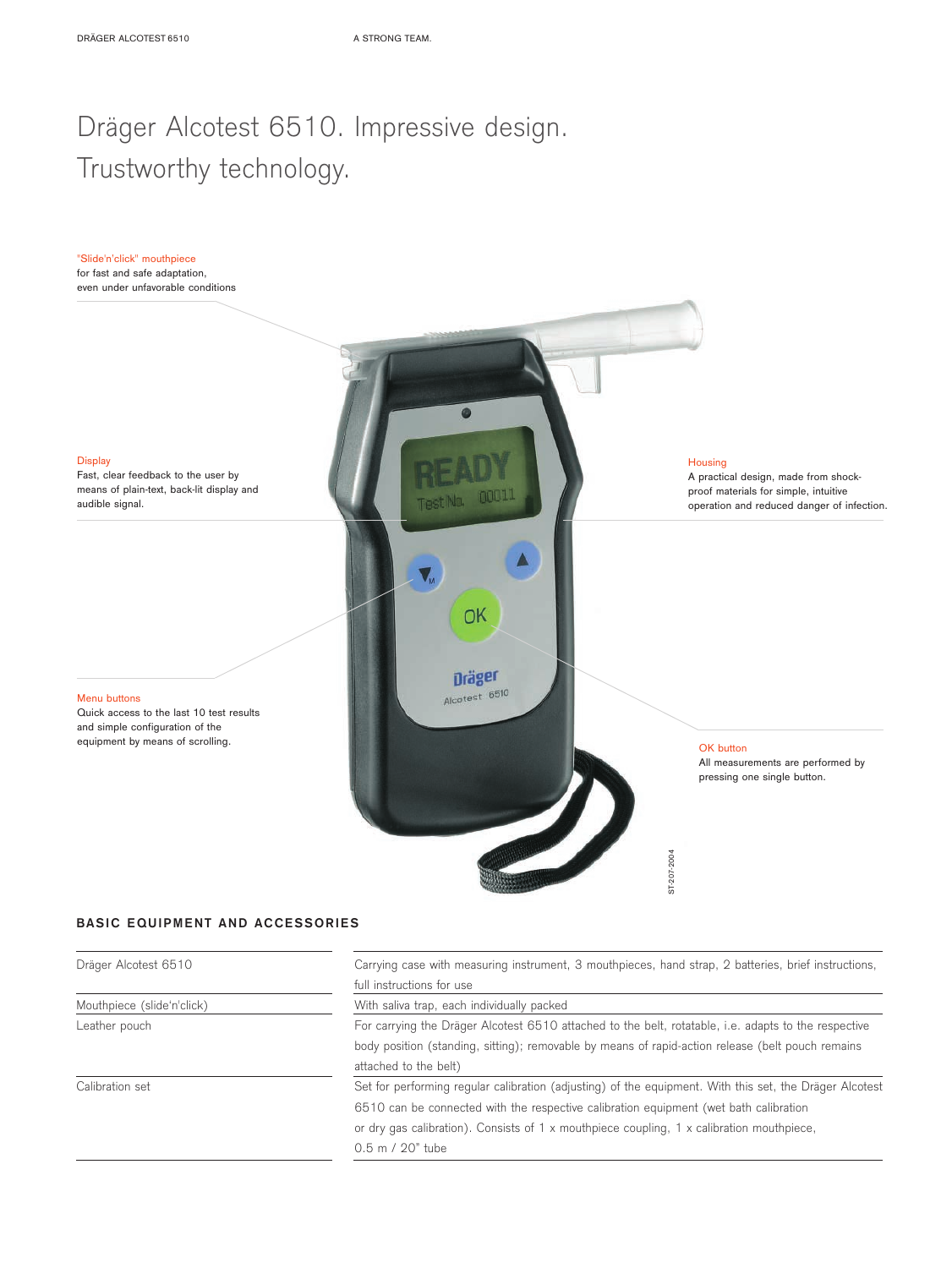One hundred percent safety demands maximum reliability.

THE DRÄGER ALCOTEST 6510 CONTAINS INTERNALLY WHAT IT PROMISES FROM THE OUTSIDE. THANKS TO A NEWLY DEVELOPED MEASURING TECHNIQUE, IT HAS GREATER PRECISION AND RELIABILITY THAN EVER BEFORE.



Leather pouch Flexible, pivoted belt fastening, single-handed weight<br>
withdrawal of equipment.<br>
The state of equipment.

More than just the looks, it is the inner values which ensure the progress of the Dräger Alcotest 6510 in comparison to other measuring instruments. With our newly developed fuel cells in 1/4" technology, we have succeeded in noticeably raising the level of measuring precision. The sensor establishes the precise measurement result, even at high alcohol concentrations, and simultaneously excludes cross-sensitivity to other substances. The result is, every time, alcohol-specific and achieves an evidential measurement quality in accordance with NHTSA Guidelines (USA) for professional use.

An optimized design of the analysis unit, with short pneumatic paths and a fast microprocessor, ensures short reaction times and fast display of the measurement result . Hence, road-side testing is not only fast, but also extremely energy-saving. One set of batteries can perform more than 1500 measurements.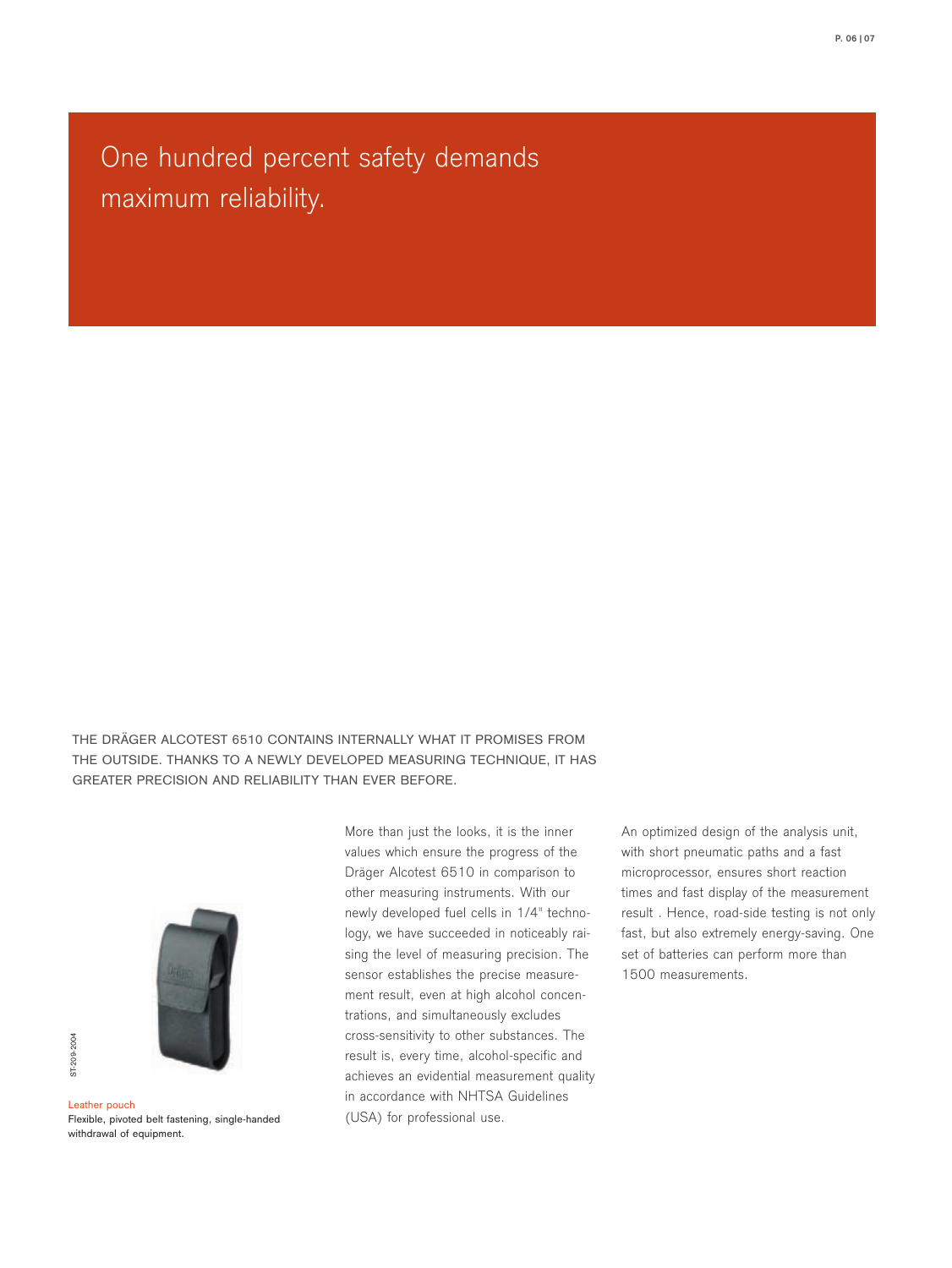

# Remain precise when others look the other way.



ST-1794-2003

The least that you should expect from every breath-alcohol test is an absolutely reliable measurement result. For the safety of both, the person performing the test, and the person being tested, any operator errors or long reaction times are virtually impossible when using the Dräger Alcotest 6510. After taking the sample, you get a conclusive and objective result, which gives you the basis for further actions.

The Dräger Alcotest 6510 is equally simple to use for both right-handed and lefthanded persons. Separating the holding area and the mouthpiece permits the breath test to be carried out hygienically, hence significantly reducing the risk of infection.

The Dräger Alcotest 6510 may give less pleasure to inebriated people. The design of the mouthpiece, the alcohol-specific sensor and the integrated control mechanisms prevent the deception and manipulation of the test result . If a test person attempts to knock the device out of your hand, he has little chance; firstly, it can be fixed to your wrist with a strap, and secondly it is extremely shock-resistant. Should a subject completely refuse to take the test, you can, on the spot, determine the ethyl alcohol concentration in the exhaled air using the passive sampling technique.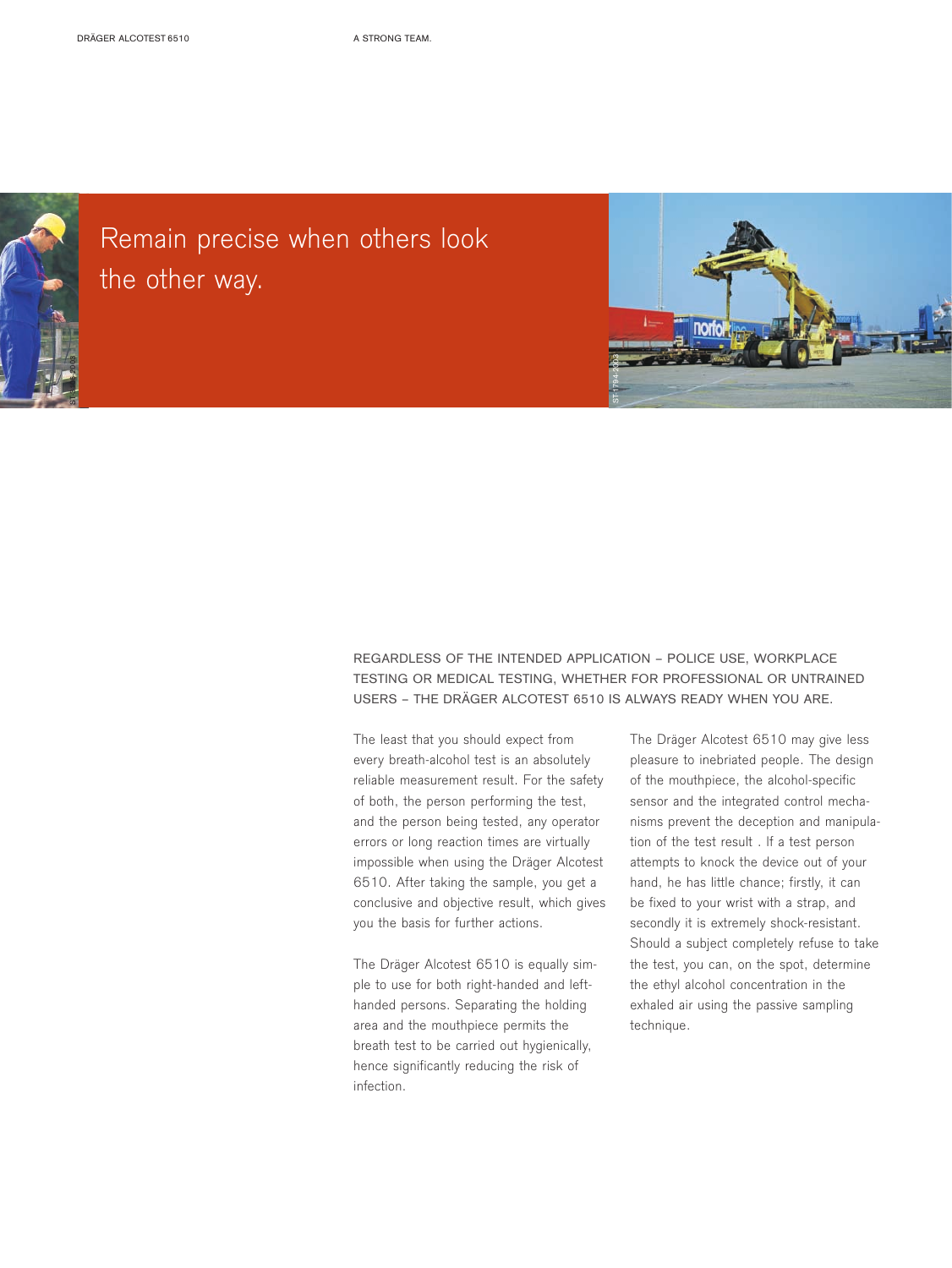

With the Dräger Alcotest 6510 you retain an overall picture at all times, even in critical situations. The device automatically stores the last ten tests. This memory function is a great advantage when pressed for time, or when sequential readings of a subject have to be compared for disciplinary measures. Should monitoring activities be interrupted, the optimized electronics and short paths utilized in the pneumatic/electronic combination result in very short READY times. As previously mentioned, the Dräger Alcotest 6510 is always ready when you are.

### Linearity Dräger Alcotest 6510



Laboratory tests confirm the precision of the measurement over a large range of alcohol concentration.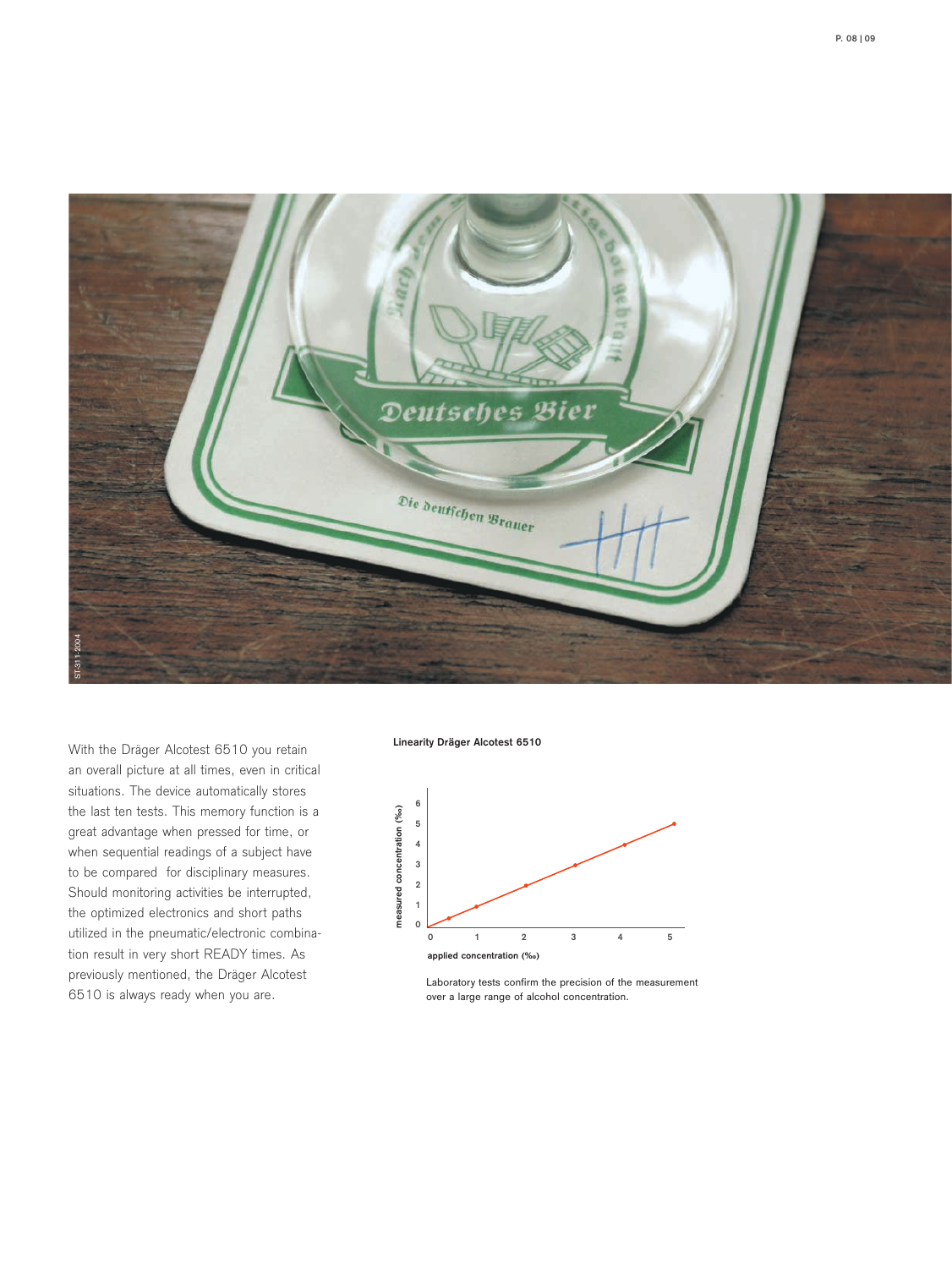# A reinforcement for every team: the Dräger Alcotest 6510.

A GLOBALLY UNIQUE SOLUTION FOR SAFETY, RELIABILITY AND LONG DURABILITY IS NOTHING SPECIAL FOR US AND IT SHOULD NOT BE FOR YOU EITHER.

Like all of our developments which leave our company, the Dräger Alcotest 6510 must go beyond the expectations of the average breath-alcohol measurement device. The 1/4" technology ensures precise measurement results over a long period of time. The new "Slide'n'click" mouthpiece guarantees safe and fast operation - every time. The easy to navigate menu functions supports you to work simply and intuitively on the spot. Naturally, all reconfigurations and calibrations can be carried out via the device menus. And, as with every development of our company, you can also rely on our service team, who are available for all maintenance work, carried out to the usual Dräger standards of quality.

Only if everything has been thought-out in great detail, like we did with the Dräger Alcotest 6510, and you can rely on and trust our product to perform to your expectations, we can call ourselves a really strong team.